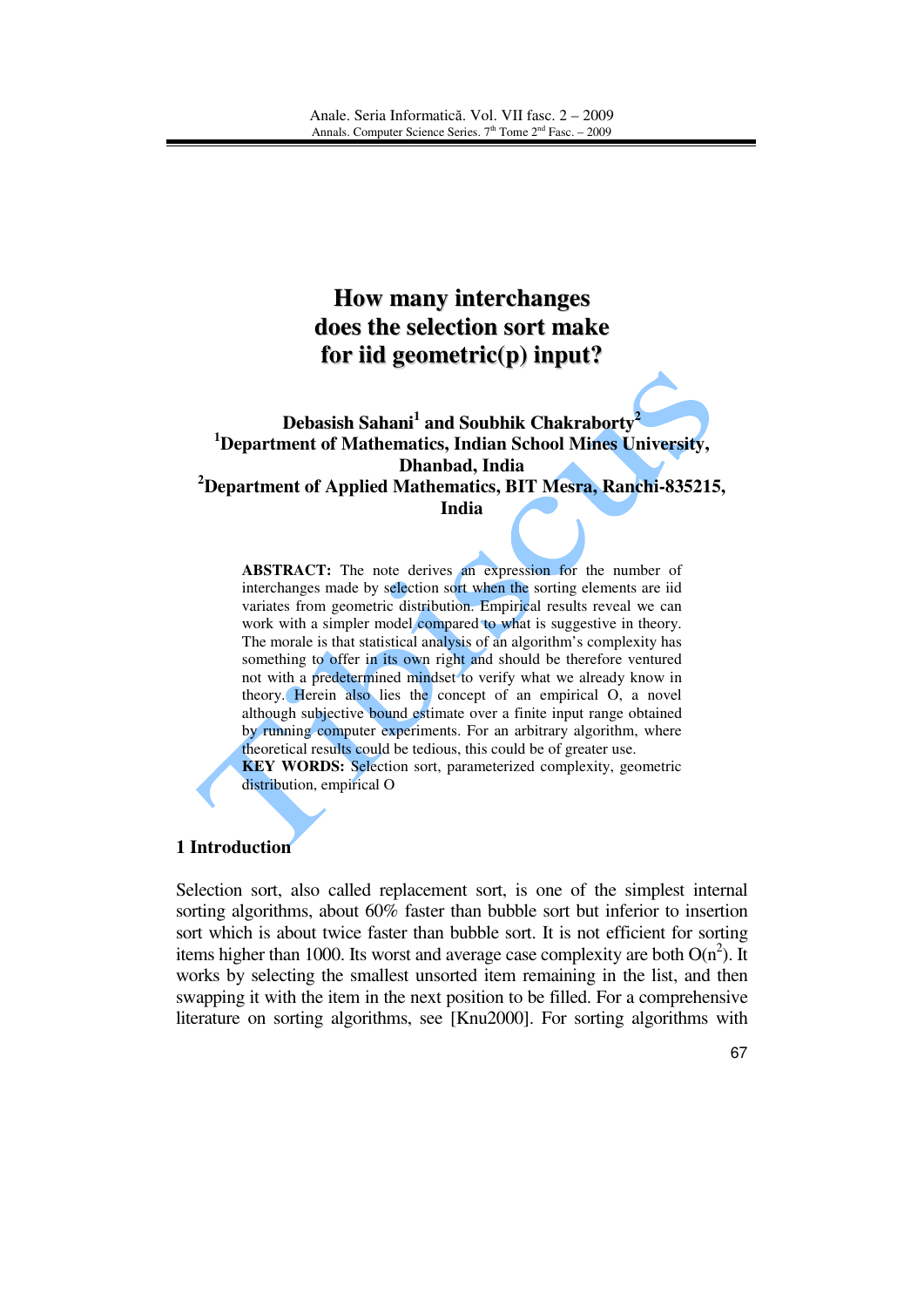reference to distribution theory, see [Mah00]. For a comparison between selection sort and bubble sort with emphasis on parameterized complexity, see [C+07]. The present note derives an expression for the number of interchanges made by selection sort for iid variates from geometric distribution. Empirical results reveal we can work with a simpler model compared to what is suggestive in theory. Although trivial, we first rule out continuous probability distribution input for the present study.

#### **2. Continuous probability distribution input**

Let a  $(1)$ , a  $(2)$ …a  $(n)$  are independent and identically distributed random variables from some continuous distribution. Denoting P(.) as the probability function.

We have, due to continuity,

$$
P [a (i) = a (j)] = 0
$$
 (1)

Also:

$$
P[a(i) > a(j)] = 1 - P[a(i) < a(j)] - P[a(i) = a(j)]
$$
\n(2)

Applying (2) in (1) yields

$$
P [a (i) > a (j)] = 1 - P [a (i) < a (j)]
$$
 (3)

Since

$$
P[a(i) > a(j)] = P[a(i) < a(j)]
$$

due to independence of  $a(i)$ 's.

So (3) can be rewritten as

 $2^{\ast}P$  [a (i) $>a$  (i)] = 1

Or, in other words, the probability of an interchange

P [a (i) $>a (i)$ ] =1/2

which is independent of the parameter of the continuous distribution. So the expected number of interchanges in selection sort is given by

 $n(n-1)/2*p[a(i)>a(j)] = n(n-1)/2*1/2=n(n-1)/4$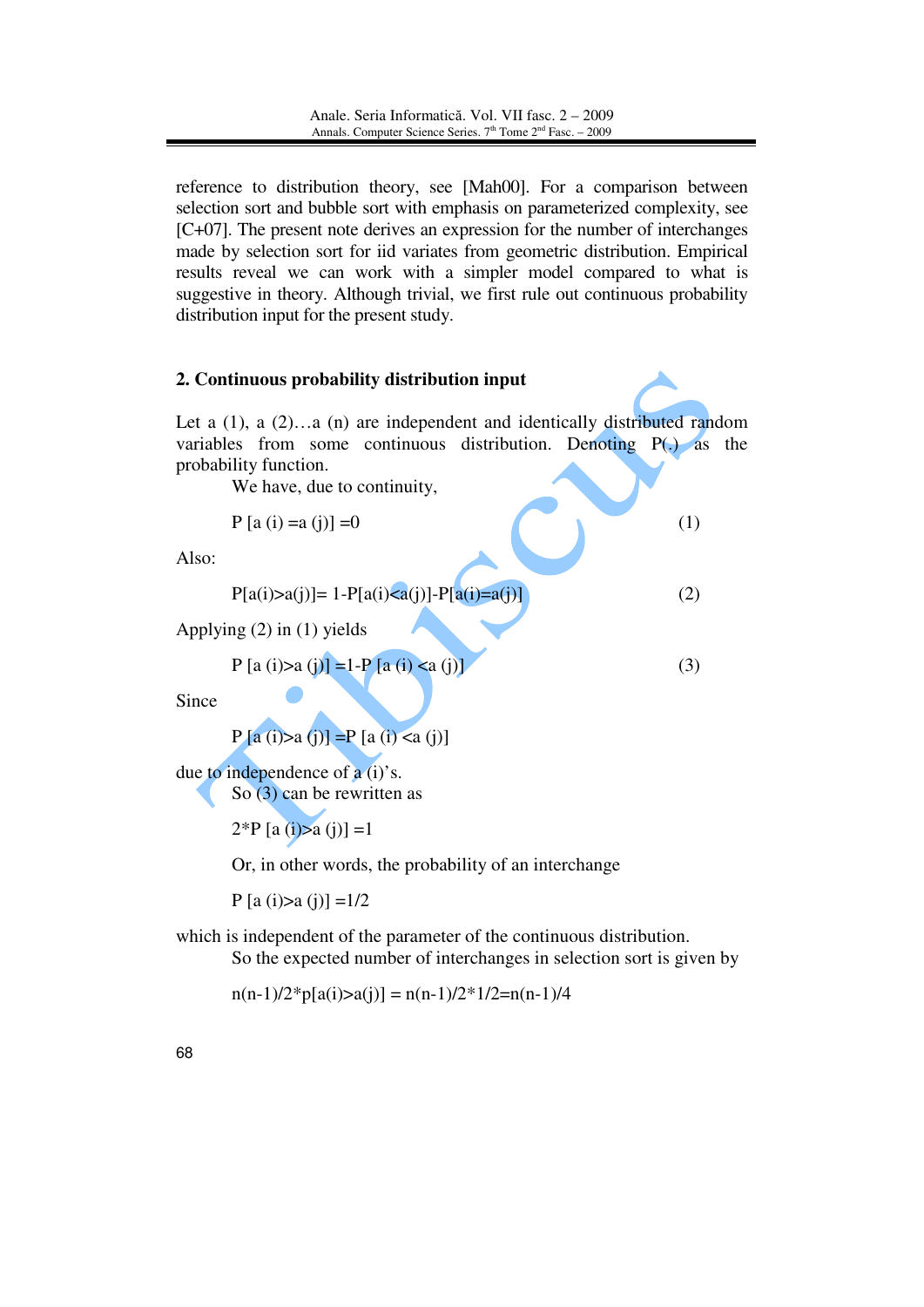independent of the parameter of the input distribution. Here  $n(n-1)/2$  is the number of comparisons.

#### **3. Discrete probability distribution input**

Let a  $(1)$ , a  $(2)$ ….a  $(n)$  are independent and identically distributed discrete random variables.

Due to independence of  $a(i)$  and  $a(j)$ , we again have

 $P[a(i) > a(j)] = P[a(i) < a(j)]$  (4)

Since (2) always holds, no matter what the nature of random variables might be, hence applying (4) in (2), we have

$$
2P[a(i) > a(j)] = 1 - P[a(i) = a(j)] \tag{5}
$$

Now

 $P[a(i)=a(j)] = \sum P[a(i)=r, a(j)=r]$ , summed over all values r can take

$$
=\Sigma P[a(i)=r]P[a(j)=r]
$$

due to independence of  $a(i)$  and  $a(j)$ 

 $=\sum {\{f(a)\}}^2$ 

where  $f(a)$  is the probability mass function of a.

When a(i)'s are independent and identically distributed (iid) geometric variates with parameter p, then the probability mass function of  $a(i)$ 's is given by

$$
f(a)=p(1-p)^r
$$
,  $r=0,1,2,...$ 

In this case,

$$
P[a(i)=a(j)] = \sum \{p(1-p)^r\}^2,
$$
\n(6)

the summation extending over  $r=0, 1, 2, 3...$ 

If the  $a(i)$ 's are input for the selection sort algorithm, which has  $n(n-$ 1)/2 comparisons, the expected number of interchanges

= number of comparisons x probability of interchange in a single comparison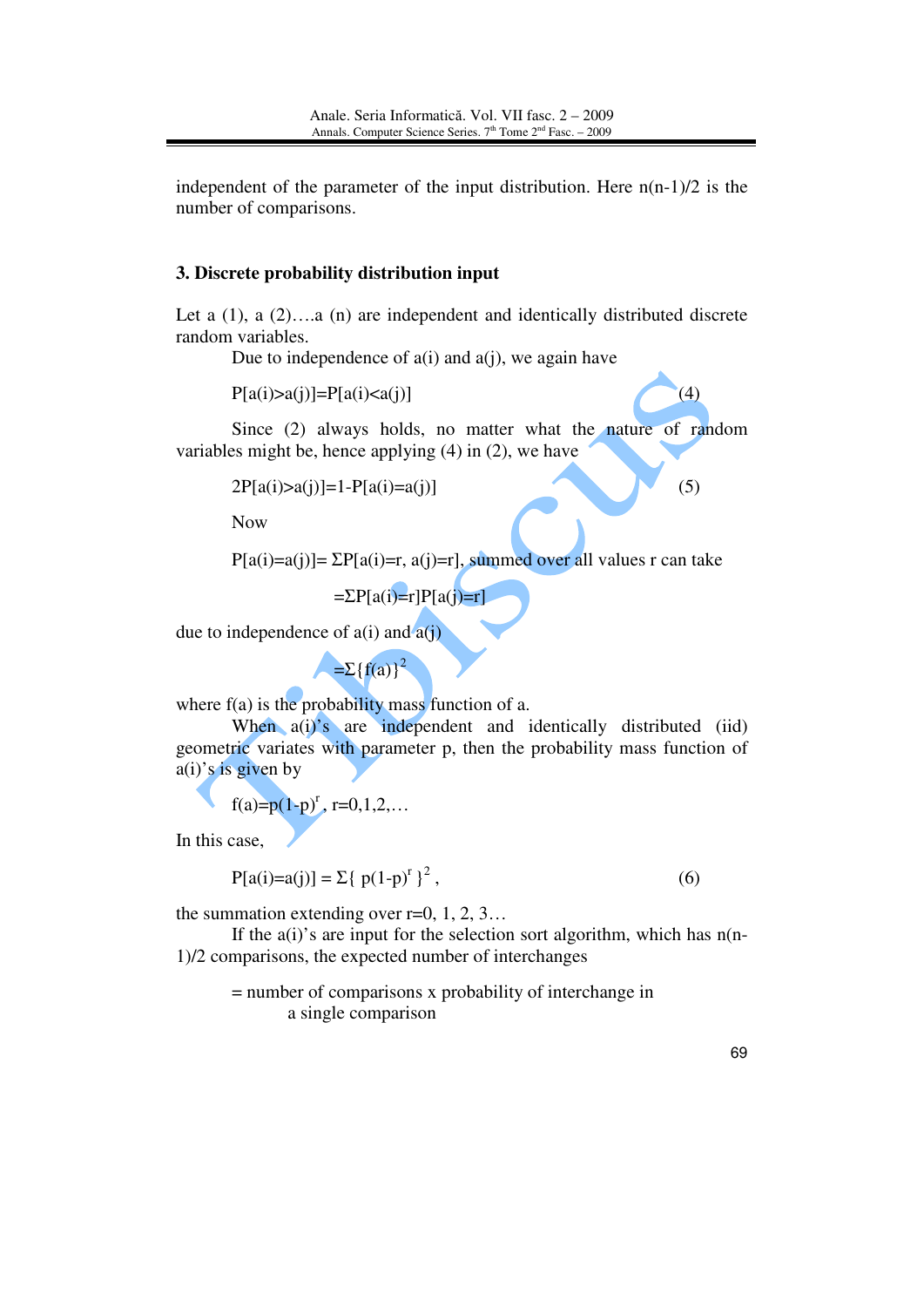= n(n-1)/2 x P[a(i)>a(j)] = n(n-1)/2 x ½[1 -  $\Sigma$ { p(1-p)<sup>r</sup> }<sup>2</sup>],

the summation extending over  $r=0, 1, 2, 3$ , combining (5) and (6). This is the desired expression.

This expression involves both n and p and hence we infer that computational complexity must in cases such as this be expressed not only in terms of the input parameter characterizing the input size (n in our case) but also in terms of input parameter(s) characterizing the input probability distribution (p in our case).

#### **4. Experimental Results**

Can we write  $C_{avg}(p) = O_{emp}(p^3)$  for a fixed n?

 Following are some interesting empirical results on selection sort for geometric distribution input (simulated over100 trials). The random variable c measures the number of interchanges. We have calculated the mean, standard deviation and coefficient of variation of c abbreviated as meanc, sdc and cvc respectively. Their formulae are clear from the QBASIC code itself which we executed in our P4 system. We fixed n at 1000, as this is roughly the maximum value of n up to which this algorithm has been found to be efficient. For higher n, we might use insertion sort if simplicity is important or quick sort if speed is important. Our findings are summarized in Table 1 followed by the code.

|           | mean c   | sd c      | cv c     |
|-----------|----------|-----------|----------|
| $\cdot$   | 30590.93 | 1785.8720 | .05838   |
|           | 17548.08 | 1294.4680 | .0737669 |
| $\cdot$ 3 | 12175.57 | 1035.9940 | .0850879 |
| .4        | 9110.45  | 784.3701  | .0860956 |
| .5        | 6832.90  | 750.3445  | .1098135 |
| .6        | 5336.36  | 602.0993  | .1128296 |
| .7        | 4192.42  | 588.1761  | .1402951 |
| .8        | 3116.07  | 417.2080  | .1338892 |
| 9         | 2164.99  | 353.7879  | .1634132 |

**Table 1: Table showing the dependence of c on p for fixed n=1000** 

70 **Interpretation**: It is evident that as p increases mean c decreases. This is because; an increase in p will imply that the number of failures is likely to be less preceding the first success. This means the observed range of values of the sorting items, which are iid geometric (p) variates, will be less resulting in more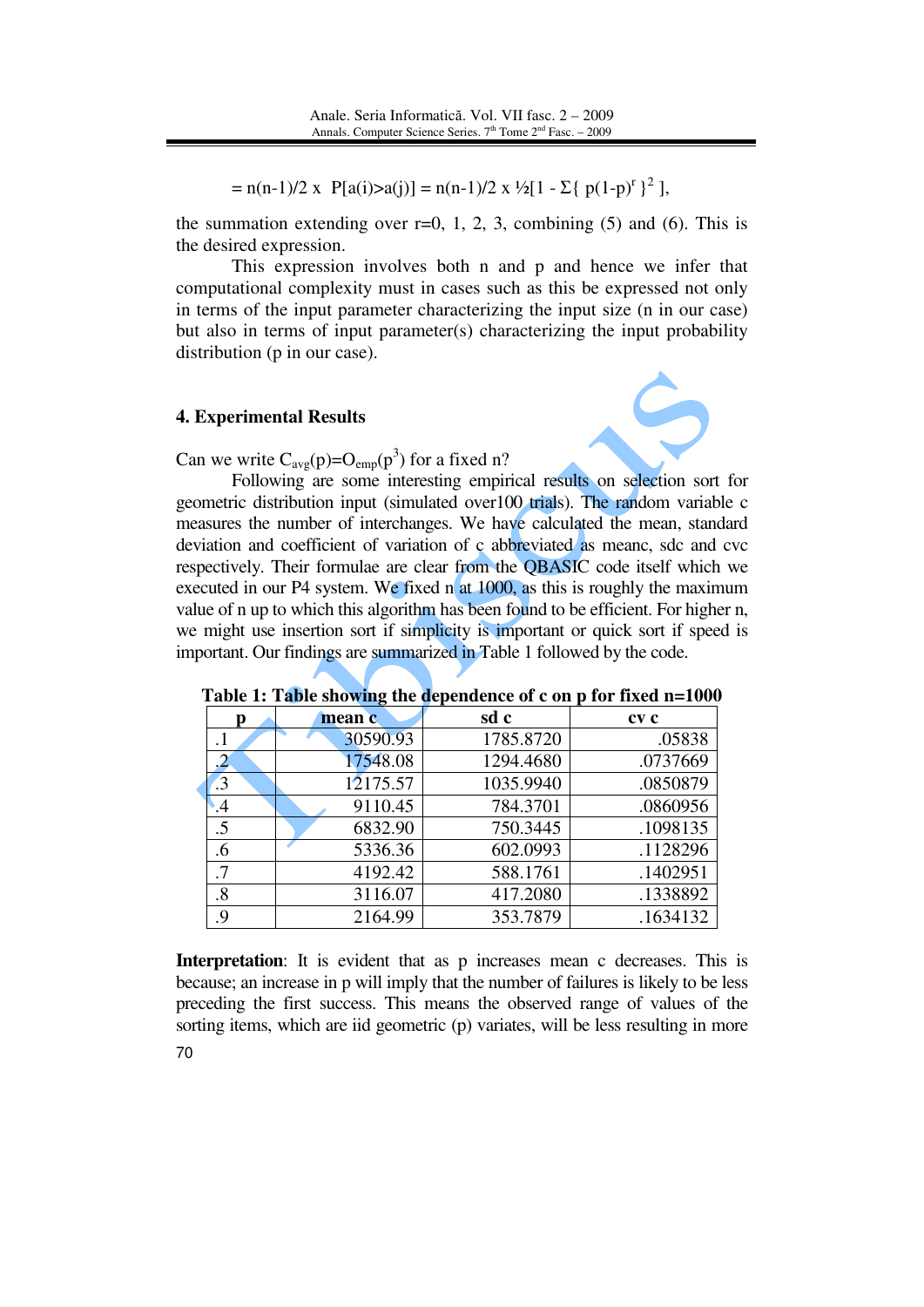ties and consequently fewer interchanges. Although the exact dependence of mean c on p bears a non-polynomial relationship, as derived in the previous section, we did experiment with polynomial fits of degree 2, 3 and 4 (fig. 1-3 respectively). The logic behind our experiments centers on *Weierstrass'* theorem which states that any complex curve can be approximated by a polynomial of a suitable degree, under continuity assumption, within a given range. Here the argument p is continuous and lies within a fixed range [0, 1] but the dependent variable c is both discrete and random (see the preface of [Mah00]), so it is better to apply regression analysis than opt for an interpolating polynomial. Also, we wish to catch the general trend of the population rather than over-fit by forcing a polynomial to pass through all the points.

The following is the QBASIC code used in P4:

```
REM SELECTION SORT WITH GEOMETRIC VARIATE INPUT 
CLS 
n = 1000INPUT "enter p"; p 
DIM a(n)s = 0: ss = 0FOR trial = 1 TO 100
FOR i = 1 TO n
x = 010 y = RNDIF y < p THEN a(i) = x: GOTO 20x = x + 1GOTO 10 
  20 NEXT i 
'selection sort begins' 
c = 0FOR i = 1 TO n - 1FOR j = i + 1 TO n
IF a(i) > a(j) THEN SWAP a(i), a(j): c = c + 1NEXT j 
NEXT i 
s = s + c: ss = ss + c * cNEXT trial 
meanc = s / 100sdc = SQR(ss / 100 - meanc * meanc)
cvc = sdc / \text{mean}PRINT meanc, sdc, cvc 
END
```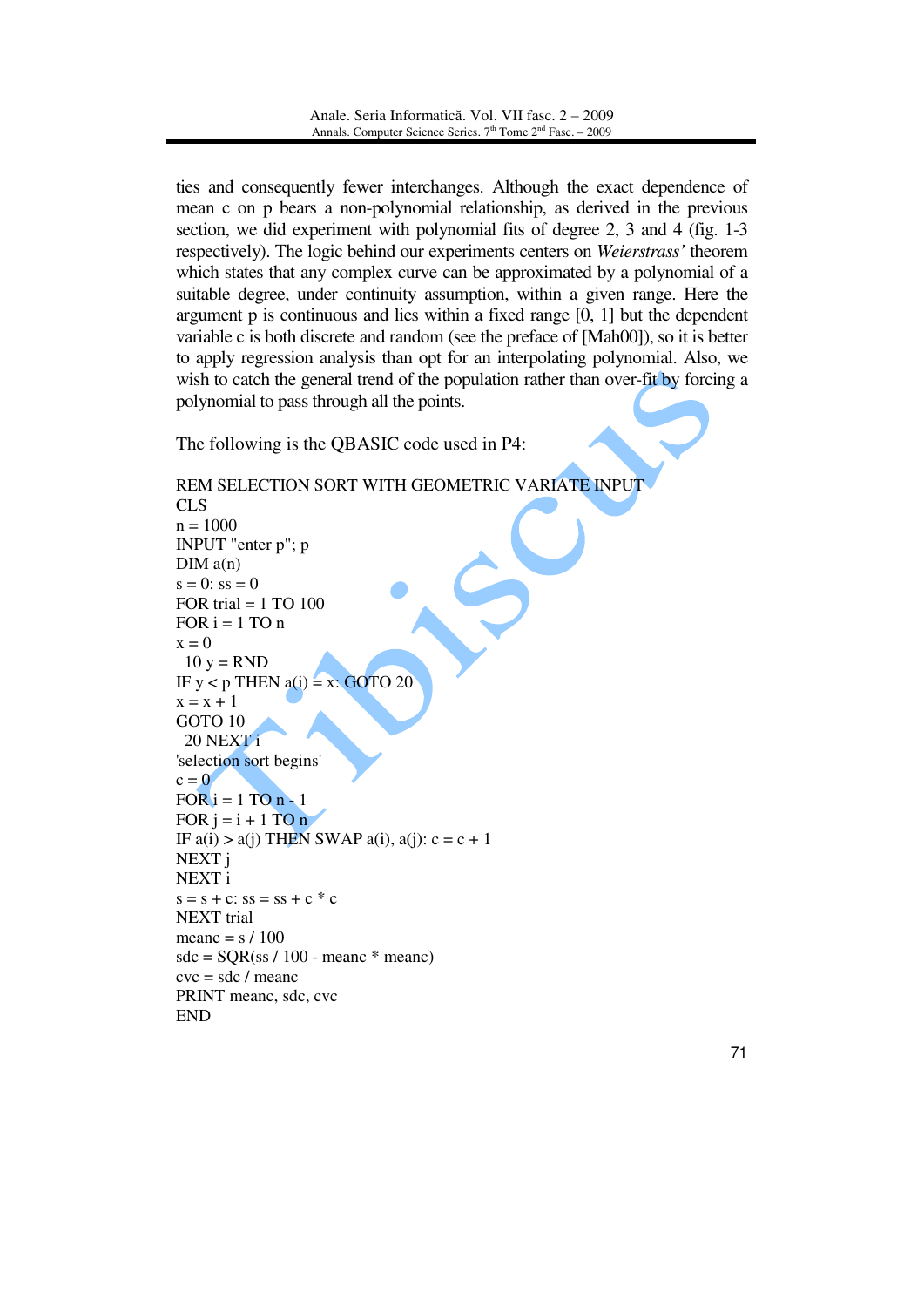From fig 1-3, it is clear that the third degree polynomial is the simplest that is working well. Polynomials of degree four and higher are not recommended as we have to bear in mind the problem of ill-conditioning associated with higher degree polynomials. Under-fitting and over-fitting are both do be avoided in statistical modeling. See also the concluding section.



**Fig. 1: Experimenting with a polynomial of degree 2: underfitting** 



**Fig. 2: Experimenting with a polynomial of degree 3: simplest fit that works well**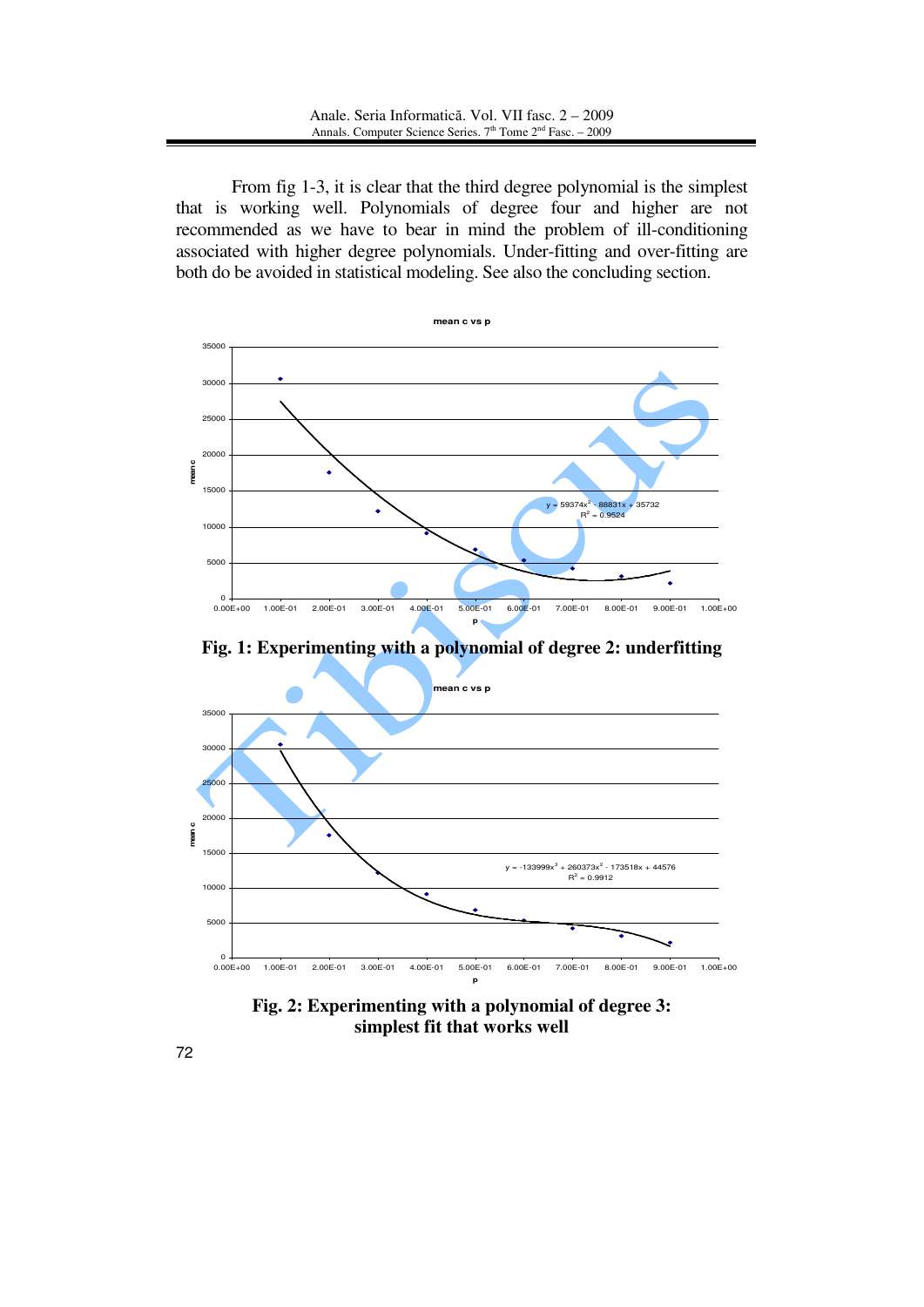Anale. Seria Informatică. Vol. VII fasc. 2 – 2009 Annals. Computer Science Series.  $7<sup>th</sup>$  Tome  $2<sup>nd</sup>$  Fasc. – 2009



**Fig. 3: Experimenting with a polynomial of degree 4: overfitting?** 

In the light of this finding, we re-experimented with the third degree polynomial fit using a trial version of SPSS package gathering some more information about the model. The reader is referred to tables 2-4 and fig. 4.

# **Cubic fit (SPSS)**

**Table 2: Model summary (100R<sup>2</sup> gives the coefficient of determination, i.e., the % of variation in mean c accounted for by p through the fitted model) Model Summary**

| <b>IVIUULI DUMMINGI V</b>            |          |            |               |  |  |  |
|--------------------------------------|----------|------------|---------------|--|--|--|
|                                      |          | Adjusted R | Std. Error of |  |  |  |
|                                      | R Square | Square     | the Estimate  |  |  |  |
| .996                                 | .991     |            | 1081.351      |  |  |  |
| The independent variable is $VAP000$ |          |            |               |  |  |  |

The independent variable is VAR00001.

|  |  |  |  |  |  | Table 3: ANOVA table applied to Regression Analysis |  |
|--|--|--|--|--|--|-----------------------------------------------------|--|
|--|--|--|--|--|--|-----------------------------------------------------|--|

|            | Sum of<br>Squares | df | Mean Square |         | Sig. |
|------------|-------------------|----|-------------|---------|------|
| Regression | 6.548E8           |    | 2.183E8     | 186.660 | .000 |
| Residual   | 5846595.079       |    | 1169319.016 |         |      |
| Total      | 6.606E8           |    |             |         |      |

The independent variable is VAR00001.

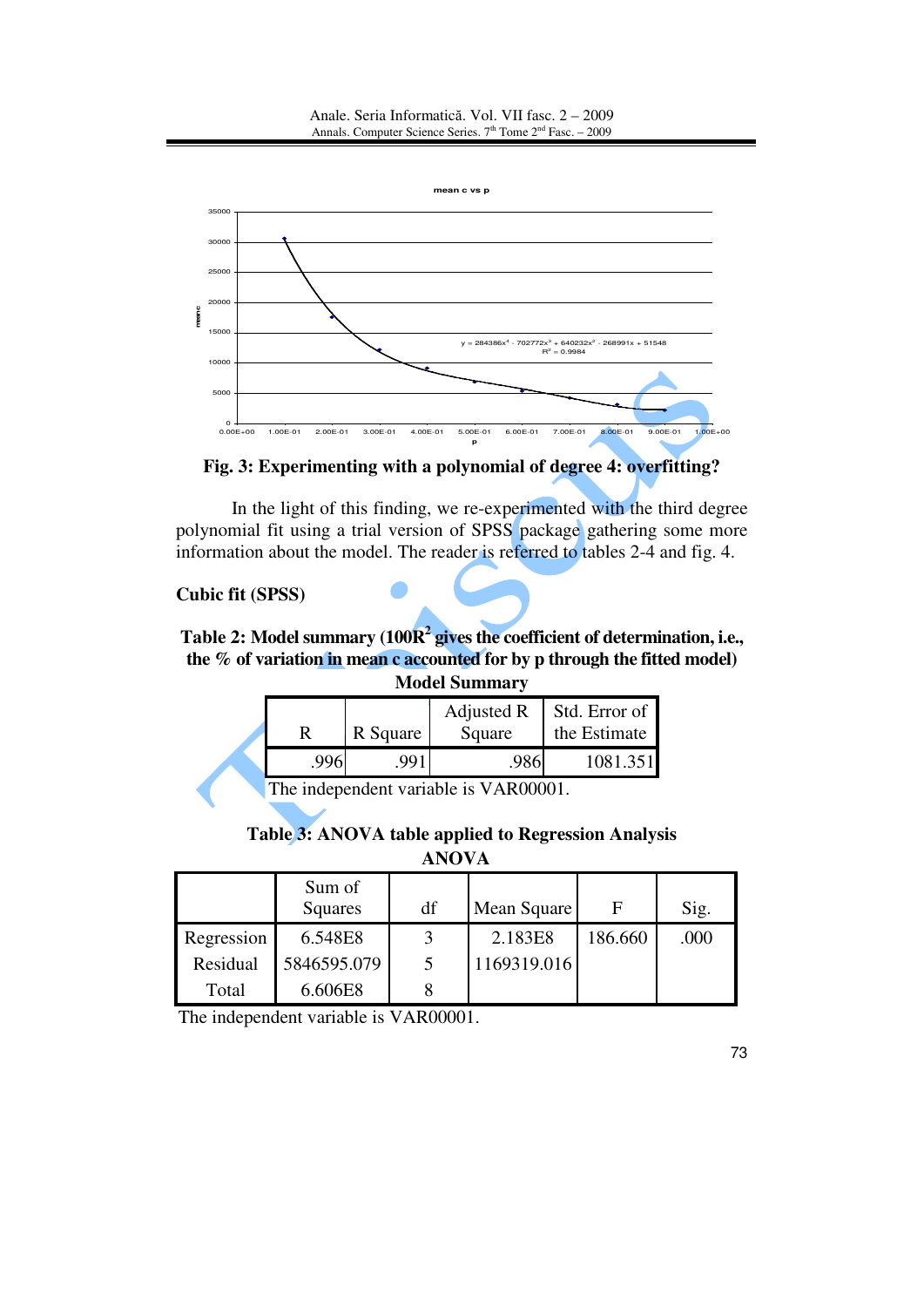**Table 4: Standard error of the last square coefficients (VAR00001 is p) Coefficients**

|                 | Unstandardized<br>Coefficients |            | Standardized<br>Coefficients |          |      |
|-----------------|--------------------------------|------------|------------------------------|----------|------|
|                 | B                              | Std. Error | <b>B</b> eta                 |          | Sig. |
| <b>VAR00001</b> | $-173518.487$                  | 19171.152  | $-5.229$                     | $-9.051$ | .000 |
| VAR00001 ** 2   | 260373.301                     | 43399.090  | 8.046                        | 6.000    | .002 |
| VAR00001 ** 3   | -133999.436                    | 28639.647  | $-3.769$                     | $-4.679$ | .005 |
| (Constant)      | 44576.213                      | 2337.970   |                              | 19.066   | .000 |
|                 |                                |            |                              |          |      |



**Fig. 4: Cubic fit of mean c (Y-axis) against p (X-axis) using SPSS Var00002=mean c; var00001=p** 

## **5. Concluding Remarks**

The essence of curve fitting lies in catching the general trend exhibited by the observations and not in catching the observations themselves! It is clear from figure 4 that the third degree polynomial has captured the trend and that it is the simplest model to do so in our opinion. Since empirical O comes from a subjective empirical model fitted by statisticians to estimate complexity bounds over finite input ranges, given that in a computer experiment (a series of runs of a code for various inputs, Sacks et. al.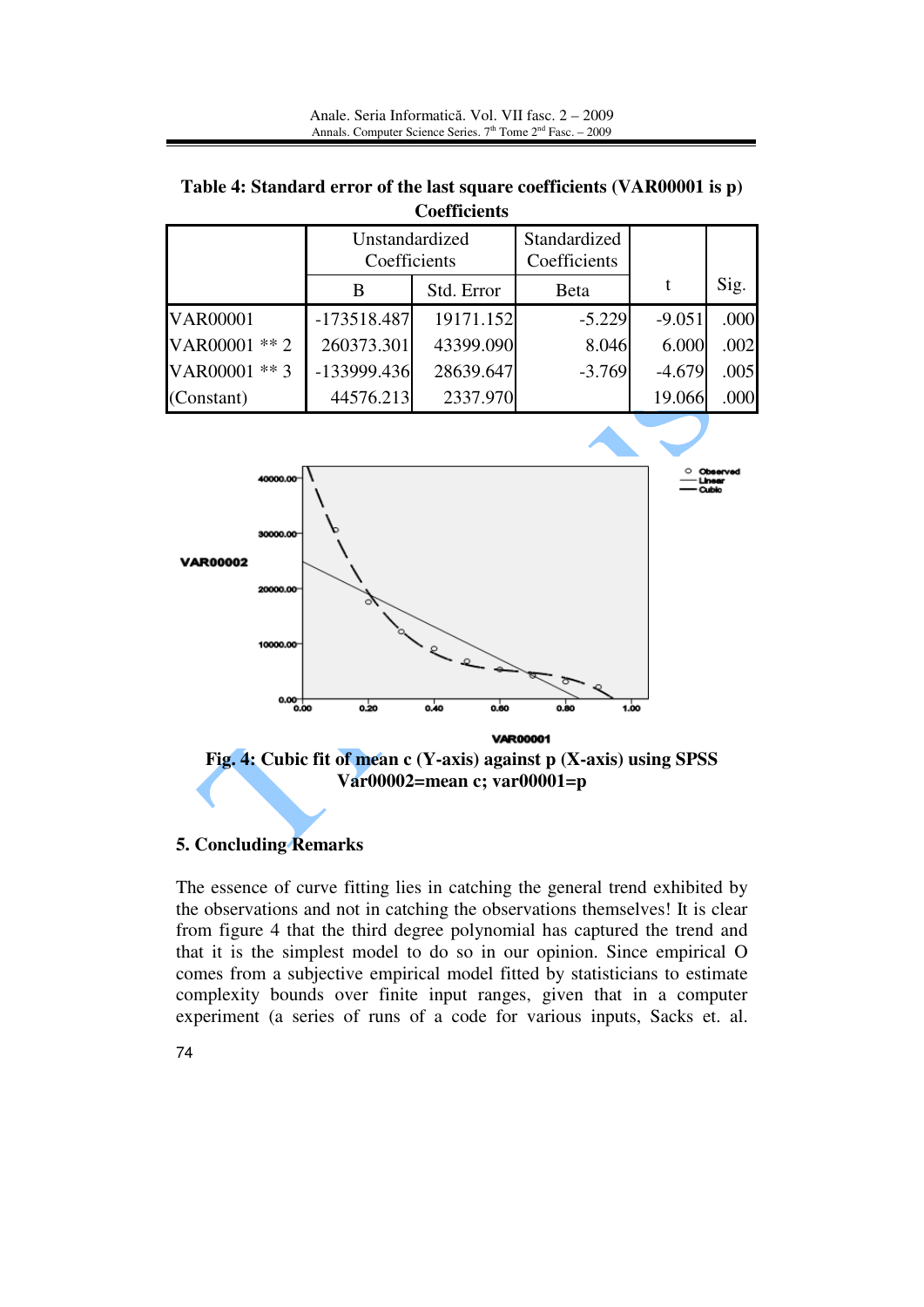(1989)), the argument holds alike. While on one hand we stress the involvement of parameters of input distribution in complexity analysis of algorithms, we do also propose the estimation of these parameterized complexity bounds, which in general could be hard to derive or having expressions not very simplified or both, by empirical O. Using the concept of empirical O as defined in Chakraborty and Sourabh (2007) and noting carefully that in this case a count-based mathematical bound is being estimated over a finite range rather than a weight-based statistical bound (e.g. time can be a weight), we are permitted to write, subjectively, for a fixed n,  $c_{\text{avg}}(p) = O_{\text{emp}}(p^3)$ , the subscript emp indicating an empirical and subjective bound-estimate of parameterized complexity (here). The concept will be more useful for arbitrary algorithms, where theoretical analysis can be tedious.

 A strong argument in favor of empirical O is that a bound that holds asymptotically may not hold over a finite range. Consequently, is it not rational for a programmer, who will be running computer experiments over finite input ranges surely, to select that algorithm for a given problem whose empirical O is stronger compared to that of another for the same problem, even if its theoretical bound is weaker? We hope our findings will lead to a fresh debate in algorithms. Moreover, let us also not forget that one of the major strengths of statistics lies in modeling. *All statistical models are subjective, but they arise from data that is objective--or nearly so--and often, at their center, stand some very elegant mathematical theorems--of course, free from bias*. The fundamental aspects of statistical modeling can been summed up very gently in three steps: first, fit a model to capture some phenomenon of the world around us; second, make an intelligent guess of the model parameters; and third, verify the goodness of the fit. We all know that statistics can be broadly divided into two categories: descriptive and inferential. In statistical modeling, both are involved--as we first describe a pattern (through modeling) and then infer about its validity (Klemens (2008); Chakraborty (2009)).

 No statistical model is true or false, right or wrong. It is the statistician's motivation and expectation from the model and how far the model goes in fulfilling the same that matters in the final analysis. It was indeed our objective to convince the reader that such statistical analysis pertaining to algorithms and complexity as done here did not have a predetermined purpose of verifying what we already know in theory. The reader must appreciate that the statistical findings may have a new story to tell in its own right which cannot be thrown away. So the purpose achieved, we close the paper. [Concluded]